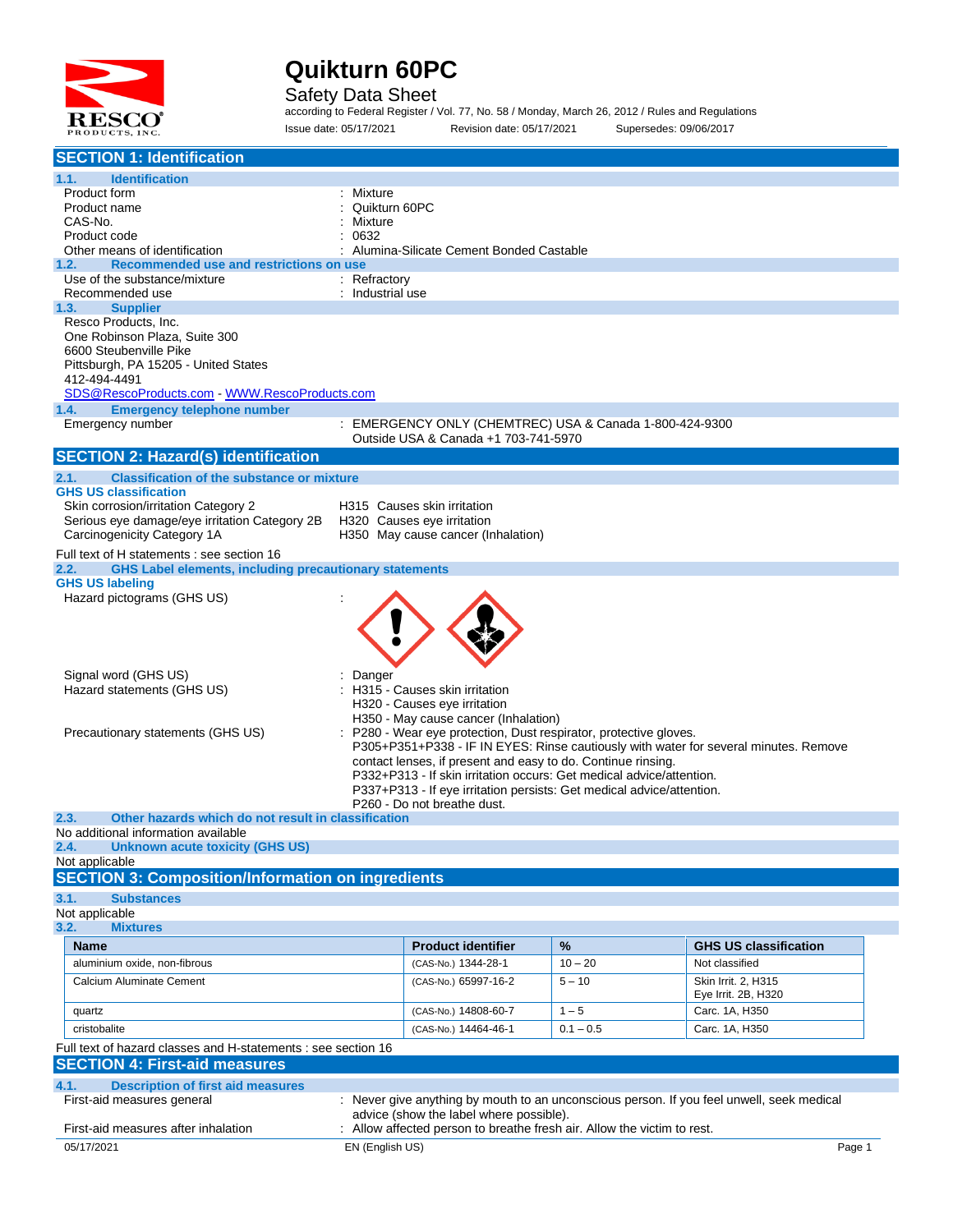Safety Data Sheet

according to Federal Register / Vol. 77, No. 58 / Monday, March 26, 2012 / Rules and Regulations

| First-aid measures after skin contact<br>First-aid measures after eye contact                                  | : Wash with plenty of soap and water. Wash contaminated clothing before reuse.<br>: IF IN EYES: Rinse cautiously with water for several minutes. Remove contact lenses, if present<br>and easy to do. Continue rinsing. |
|----------------------------------------------------------------------------------------------------------------|-------------------------------------------------------------------------------------------------------------------------------------------------------------------------------------------------------------------------|
| First-aid measures after ingestion                                                                             | : Rinse mouth. Do NOT induce vomiting. Obtain emergency medical attention.                                                                                                                                              |
| Most important symptoms and effects (acute and delayed)<br>4.2.<br>Potential Adverse human health effects and  | : Based on available data, the classification criteria are not met.                                                                                                                                                     |
| symptoms                                                                                                       |                                                                                                                                                                                                                         |
| Symptoms/effects after inhalation                                                                              | May cause cancer by inhalation. Danger of serious damage to health by prolonged exposure<br>through inhalation.                                                                                                         |
| Symptoms/effects after skin contact                                                                            | Causes skin irritation.                                                                                                                                                                                                 |
| Symptoms/effects after eye contact                                                                             | : Causes eye irritation.                                                                                                                                                                                                |
| 4.3.<br>Immediate medical attention and special treatment, if necessary<br>No additional information available |                                                                                                                                                                                                                         |
| <b>SECTION 5: Fire-fighting measures</b>                                                                       |                                                                                                                                                                                                                         |
| Suitable (and unsuitable) extinguishing media<br>5.1.                                                          |                                                                                                                                                                                                                         |
| Suitable extinguishing media                                                                                   | : Use extinguishing media appropriate for surrounding fire.                                                                                                                                                             |
| Unsuitable extinguishing media                                                                                 | : In case of fire, all extinguishing media allowed.                                                                                                                                                                     |
| Specific hazards arising from the chemical<br>5.2.                                                             |                                                                                                                                                                                                                         |
| Fire hazard                                                                                                    | : Not flammable.                                                                                                                                                                                                        |
| Special protective equipment and precautions for fire-fighters<br>5.3.<br>Firefighting instructions            | : Fight fire with normal precautions from a reasonable distance.                                                                                                                                                        |
| Protection during firefighting                                                                                 | : Do not enter fire area without proper protective equipment, including respiratory protection.                                                                                                                         |
| <b>SECTION 6: Accidental release measures</b>                                                                  |                                                                                                                                                                                                                         |
| 6.1.                                                                                                           |                                                                                                                                                                                                                         |
| Personal precautions, protective equipment and emergency procedures<br>6.1.1.<br>For non-emergency personnel   |                                                                                                                                                                                                                         |
| <b>Emergency procedures</b>                                                                                    | : Do not breathe dust.                                                                                                                                                                                                  |
| For emergency responders<br>6.1.2.                                                                             |                                                                                                                                                                                                                         |
| Protective equipment                                                                                           | Equip cleanup crew with proper protection.                                                                                                                                                                              |
| <b>Emergency procedures</b>                                                                                    | : Ventilate area.                                                                                                                                                                                                       |
| <b>Environmental precautions</b><br>6.2.<br>Prevent entry to sewers and public waters.                         |                                                                                                                                                                                                                         |
| Methods and material for containment and cleaning up<br>6.3.                                                   |                                                                                                                                                                                                                         |
| Methods for cleaning up                                                                                        | : On land, sweep or shovel into suitable containers. Minimize generation of dust.                                                                                                                                       |
| <b>Reference to other sections</b><br>6.4.                                                                     |                                                                                                                                                                                                                         |
|                                                                                                                |                                                                                                                                                                                                                         |
| See Heading 8. Exposure controls and personal protection.                                                      |                                                                                                                                                                                                                         |
| <b>SECTION 7: Handling and storage</b>                                                                         |                                                                                                                                                                                                                         |
| <b>Precautions for safe handling</b><br>7.1.                                                                   |                                                                                                                                                                                                                         |
| Precautions for safe handling                                                                                  | : Do not handle until all safety precautions have been read and understood. Avoid raising dust.                                                                                                                         |
|                                                                                                                | Avoid contact with skin and eyes. Do not breathe dust.                                                                                                                                                                  |
| Hygiene measures                                                                                               | Wash hands and other exposed areas with mild soap and water before eating, drinking or                                                                                                                                  |
| 7.2.                                                                                                           | smoking and when leaving work.                                                                                                                                                                                          |
| Conditions for safe storage, including any incompatibilities<br>Storage conditions                             | : Store this product in a dry location where it can be protected from the elements.                                                                                                                                     |
| Incompatible products                                                                                          | : Strong bases. Strong acids.                                                                                                                                                                                           |
| <b>SECTION 8: Exposure controls/personal protection</b>                                                        |                                                                                                                                                                                                                         |
| 8.1.<br><b>Control parameters</b>                                                                              |                                                                                                                                                                                                                         |
| Quikturn 60PC (Mixture)                                                                                        |                                                                                                                                                                                                                         |
| No additional information available                                                                            |                                                                                                                                                                                                                         |
|                                                                                                                |                                                                                                                                                                                                                         |
| Calcium Aluminate Cement (65997-16-2)                                                                          |                                                                                                                                                                                                                         |
| No additional information available                                                                            |                                                                                                                                                                                                                         |
| cristobalite (14464-46-1)                                                                                      |                                                                                                                                                                                                                         |
| USA - ACGIH - Occupational Exposure Limits                                                                     |                                                                                                                                                                                                                         |
| ACGIH TWA (mg/m <sup>3</sup> )                                                                                 | 0.025 mg/m <sup>3</sup> respirable dust                                                                                                                                                                                 |
| USA - OSHA - Occupational Exposure Limits                                                                      |                                                                                                                                                                                                                         |
| OSHA PEL (TWA) (mg/m <sup>3</sup> )                                                                            | 0.05 mg/m <sup>3</sup> respirable dust                                                                                                                                                                                  |
| aluminium oxide, non-fibrous (1344-28-1)                                                                       |                                                                                                                                                                                                                         |
|                                                                                                                |                                                                                                                                                                                                                         |
| <b>USA - ACGIH - Occupational Exposure Limits</b>                                                              |                                                                                                                                                                                                                         |
| ACGIH TWA (mg/m <sup>3</sup> )                                                                                 | 1 mg/m <sup>3</sup> respirable dust                                                                                                                                                                                     |
| quartz (14808-60-7)                                                                                            |                                                                                                                                                                                                                         |
| USA - ACGIH - Occupational Exposure Limits                                                                     |                                                                                                                                                                                                                         |
| ACGIH TWA (mg/m <sup>3</sup> )                                                                                 | 0.025 mg/m <sup>3</sup> (Silica-Crystalline Quartz; USA; Time-weighted average exposure limit 8<br>h; TLV - Adopted Value; Respirable fraction)                                                                         |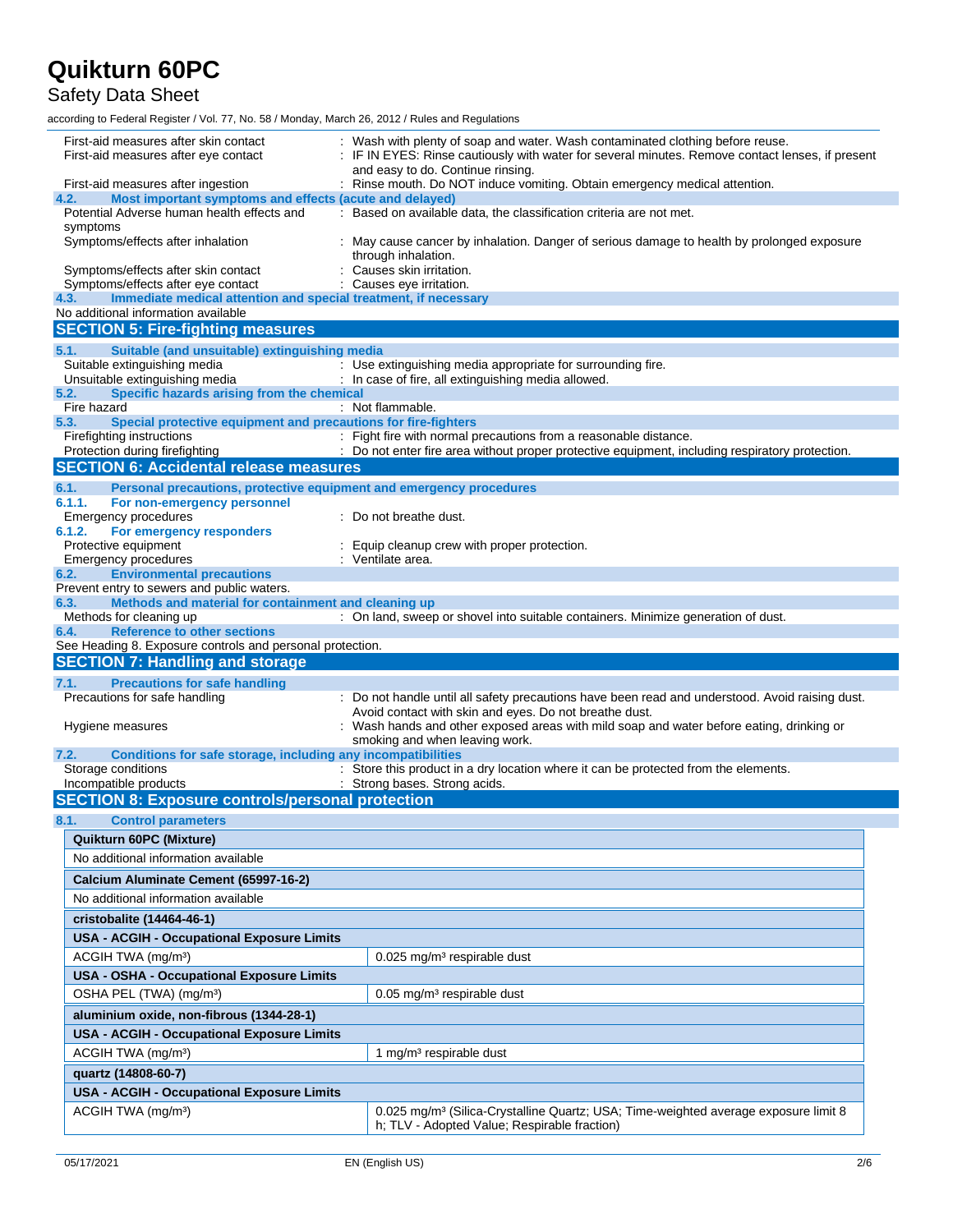### Safety Data Sheet

according to Federal Register / Vol. 77, No. 58 / Monday, March 26, 2012 / Rules and Regulations

| <b>USA - OSHA - Occupational Exposure Limits</b>                                                                                                                                                         |                                                                 |
|----------------------------------------------------------------------------------------------------------------------------------------------------------------------------------------------------------|-----------------------------------------------------------------|
| Local name                                                                                                                                                                                               | Silica, crystalline quartz, respirable dust                     |
| OSHA PEL (TWA) (mg/m <sup>3</sup> )                                                                                                                                                                      | $0.05$ mg/m <sup>3</sup> respirable dust                        |
| Remark (OSHA)                                                                                                                                                                                            | (3) See Table Z-3.                                              |
| <b>Appropriate engineering controls</b><br>8.2.                                                                                                                                                          |                                                                 |
| Appropriate engineering controls<br>Individual protection measures/Personal protective equipment<br>8.3.                                                                                                 | : Provide adequate ventilation to minimize dust concentrations. |
| Personal protective equipment:<br>Avoid all unnecessary exposure.                                                                                                                                        |                                                                 |
| Hand protection:<br>Wear protective gloves.<br>Eye protection:<br>Chemical goggles or safety glasses<br>Skin and body protection:<br>Wear suitable protective clothing<br><b>Respiratory protection:</b> |                                                                 |
| Wear appropriate mask<br><b>Other information:</b>                                                                                                                                                       |                                                                 |
| Do not eat, drink or smoke during use.                                                                                                                                                                   |                                                                 |
| <b>SECTION 9: Physical and chemical properties</b>                                                                                                                                                       |                                                                 |
| Information on basic physical and chemical properties<br>9.1.                                                                                                                                            |                                                                 |
| Physical state                                                                                                                                                                                           | : Solid                                                         |
| Appearance<br>Color                                                                                                                                                                                      | Granular mixture.<br>: Light gray                               |
| Odor                                                                                                                                                                                                     | $:$ earthy                                                      |
| Odor threshold                                                                                                                                                                                           | : Not applicable                                                |
| pH                                                                                                                                                                                                       | : No data available                                             |
| Melting point                                                                                                                                                                                            | : > 2500 °F                                                     |
| Freezing point                                                                                                                                                                                           | Not applicable                                                  |
| Boiling point                                                                                                                                                                                            | : Not applicable                                                |
| Critical temperature<br>Flash point                                                                                                                                                                      | : Not applicable<br>Not applicable                              |
| Relative evaporation rate (butyl acetate=1)                                                                                                                                                              | Not applicable                                                  |
| Relative evaporation rate (ether=1)<br>Flammability (solid, gas)                                                                                                                                         | Not applicable<br>Non flammable.                                |
| Vapor pressure                                                                                                                                                                                           | No data available                                               |
| Vapor pressure at 50 °C<br>Relative vapor density at 20 °C                                                                                                                                               | : Not Applicable<br>No data available                           |
| Relative density                                                                                                                                                                                         | : $\approx$ 2.1                                                 |
| Solubility                                                                                                                                                                                               | : Slightly soluble.                                             |
| Partition coefficient n-octanol/water (Log Pow)                                                                                                                                                          | : No data available                                             |
| Auto-ignition temperature                                                                                                                                                                                | : Not applicable                                                |
| Decomposition temperature                                                                                                                                                                                | No data available                                               |
| Viscosity, kinematic<br>Viscosity, dynamic                                                                                                                                                               | No data available<br>No data available                          |
| <b>Explosion limits</b>                                                                                                                                                                                  | Not applicable                                                  |
| <b>Explosive properties</b>                                                                                                                                                                              | No data available                                               |
| Oxidizing properties                                                                                                                                                                                     | : No data available                                             |
| <b>Other information</b><br>9.2.                                                                                                                                                                         |                                                                 |
| No additional information available                                                                                                                                                                      |                                                                 |
| <b>SECTION 10: Stability and reactivity</b>                                                                                                                                                              |                                                                 |
| 10.1.<br><b>Reactivity</b><br>Hydraulic setting.                                                                                                                                                         |                                                                 |
| <b>Chemical stability</b><br>10.2.                                                                                                                                                                       |                                                                 |
| Stable under normal conditions of use.<br>10.3.<br><b>Possibility of hazardous reactions</b>                                                                                                             |                                                                 |
| Not established.                                                                                                                                                                                         |                                                                 |
| <b>Conditions to avoid</b><br>10.4.<br>Avoid dust formation.                                                                                                                                             |                                                                 |
|                                                                                                                                                                                                          |                                                                 |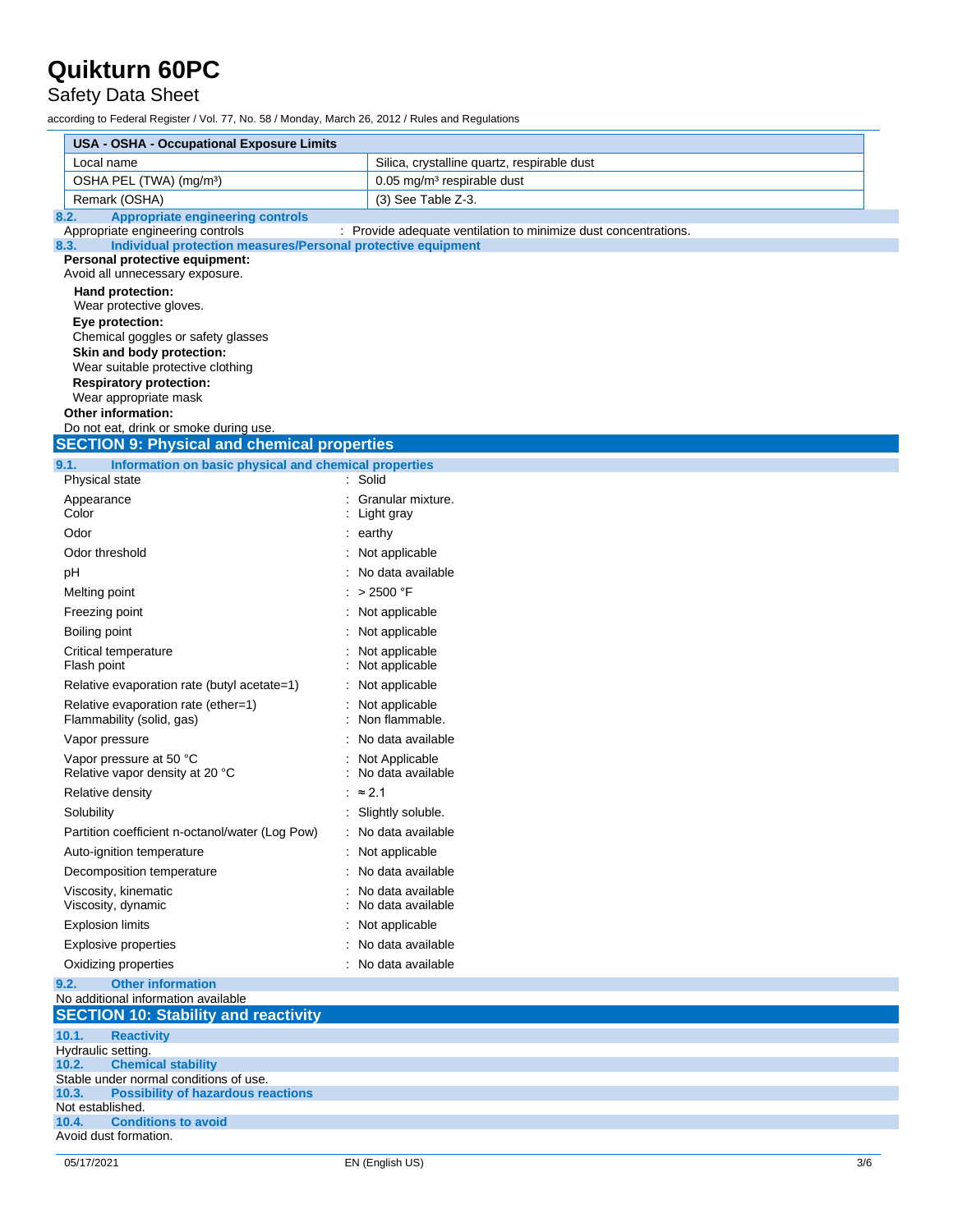### Safety Data Sheet

according to Federal Register / Vol. 77, No. 58 / Monday, March 26, 2012 / Rules and Regulations

| 10.5.<br><b>Incompatible materials</b>                                                                                 |                                                                                                                |
|------------------------------------------------------------------------------------------------------------------------|----------------------------------------------------------------------------------------------------------------|
| Strong acids. Strong bases.                                                                                            |                                                                                                                |
| <b>Hazardous decomposition products</b><br>10.6.<br>No additional information available                                |                                                                                                                |
| <b>SECTION 11: Toxicological information</b>                                                                           |                                                                                                                |
|                                                                                                                        |                                                                                                                |
| Information on toxicological effects<br>11.1.<br>Acute toxicity (oral)                                                 | Not classified                                                                                                 |
| Acute toxicity (dermal)                                                                                                | Not classified                                                                                                 |
| Acute toxicity (inhalation)                                                                                            | Not classified                                                                                                 |
| aluminium oxide, non-fibrous (1344-28-1)                                                                               |                                                                                                                |
| LD50 oral rat                                                                                                          | > 15900 mg/kg body weight (Equivalent or similar to OECD 401, Rat, Male / female,<br>Experimental value, Oral) |
| LC50 Inhalation - Rat                                                                                                  | 7.6 mg/l air (Equivalent or similar to OECD 403, 1 h, Rat, Male, Experimental value, Inhalation<br>(aerosol))  |
| Skin corrosion/irritation                                                                                              | Causes skin irritation.                                                                                        |
| Serious eye damage/irritation                                                                                          | Causes eye irritation.                                                                                         |
| Respiratory or skin sensitization<br>Germ cell mutagenicity                                                            | Not classified<br>Not classified                                                                               |
| Carcinogenicity                                                                                                        | May cause cancer (Inhalation).                                                                                 |
| quartz (14808-60-7)                                                                                                    |                                                                                                                |
| IARC group                                                                                                             | 1 - Carcinogenic to humans                                                                                     |
| Reproductive toxicity                                                                                                  | : Not classified                                                                                               |
| STOT-single exposure                                                                                                   | Not classified                                                                                                 |
| STOT-repeated exposure                                                                                                 | Not classified                                                                                                 |
| Aspiration hazard<br>Viscosity, kinematic                                                                              | Not classified<br>No data available                                                                            |
| Potential Adverse human health effects and                                                                             | Based on available data, the classification criteria are not met.                                              |
| symptoms                                                                                                               |                                                                                                                |
| Symptoms/effects after inhalation                                                                                      | May cause cancer by inhalation. Danger of serious damage to health by prolonged exposure                       |
|                                                                                                                        | through inhalation.                                                                                            |
| Symptoms/effects after skin contact<br>Symptoms/effects after eye contact                                              | Causes skin irritation.<br>: Causes eye irritation.                                                            |
|                                                                                                                        |                                                                                                                |
|                                                                                                                        |                                                                                                                |
|                                                                                                                        |                                                                                                                |
| 12.1.<br><b>Toxicity</b>                                                                                               |                                                                                                                |
| 12.2.<br><b>Persistence and degradability</b>                                                                          |                                                                                                                |
| Quikturn 60PC (Mixture)                                                                                                |                                                                                                                |
| Persistence and degradability                                                                                          | Not established.                                                                                               |
| cristobalite (14464-46-1)                                                                                              |                                                                                                                |
| Persistence and degradability                                                                                          | Mineral. Not applicable.                                                                                       |
| Chemical oxygen demand (COD)                                                                                           | Not applicable                                                                                                 |
| ThOD                                                                                                                   | Not applicable                                                                                                 |
| BOD (% of ThOD)                                                                                                        | Not applicable                                                                                                 |
| aluminium oxide, non-fibrous (1344-28-1)                                                                               |                                                                                                                |
| Persistence and degradability                                                                                          | Not applicable.                                                                                                |
| Chemical oxygen demand (COD)                                                                                           | Not applicable                                                                                                 |
| ThOD                                                                                                                   | Not applicable                                                                                                 |
|                                                                                                                        |                                                                                                                |
| quartz (14808-60-7)                                                                                                    |                                                                                                                |
| Persistence and degradability                                                                                          | Not applicable.                                                                                                |
| Biochemical oxygen demand (BOD)                                                                                        | Not applicable                                                                                                 |
| Chemical oxygen demand (COD)<br>ThOD                                                                                   | Not applicable<br>Not applicable                                                                               |
|                                                                                                                        |                                                                                                                |
| <b>Bioaccumulative potential</b>                                                                                       |                                                                                                                |
| Quikturn 60PC (Mixture)                                                                                                | Not established.                                                                                               |
| Bioaccumulative potential                                                                                              |                                                                                                                |
| <b>SECTION 12: Ecological information</b><br>No additional information available<br>12.3.<br>cristobalite (14464-46-1) |                                                                                                                |
| Bioaccumulative potential                                                                                              | No data available.                                                                                             |
| aluminium oxide, non-fibrous (1344-28-1)<br>Bioaccumulative potential                                                  | No data available.                                                                                             |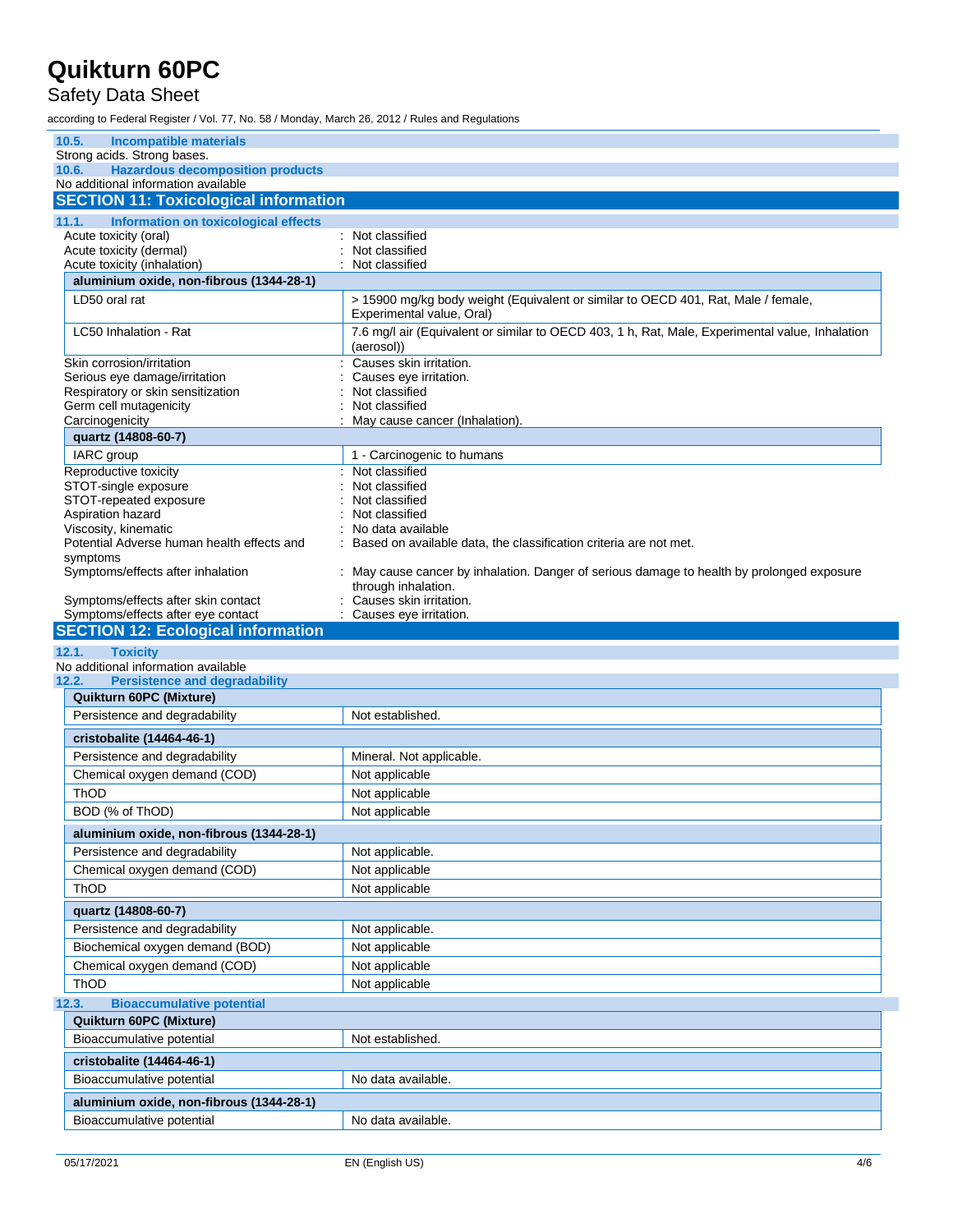### Safety Data Sheet

according to Federal Register / Vol. 77, No. 58 / Monday, March 26, 2012 / Rules and Regulations

|       | quartz (14808-60-7)                                                                                                                                                                                                              |                                                                             |                                   |                    |                                                               |                                                                                                                                                                                                                                                     |                   |
|-------|----------------------------------------------------------------------------------------------------------------------------------------------------------------------------------------------------------------------------------|-----------------------------------------------------------------------------|-----------------------------------|--------------------|---------------------------------------------------------------|-----------------------------------------------------------------------------------------------------------------------------------------------------------------------------------------------------------------------------------------------------|-------------------|
|       | Bioaccumulative potential                                                                                                                                                                                                        |                                                                             |                                   | No data available. |                                                               |                                                                                                                                                                                                                                                     |                   |
| 12.4. | <b>Mobility in soil</b>                                                                                                                                                                                                          |                                                                             |                                   |                    |                                                               |                                                                                                                                                                                                                                                     |                   |
|       | cristobalite (14464-46-1)                                                                                                                                                                                                        |                                                                             |                                   |                    |                                                               |                                                                                                                                                                                                                                                     |                   |
|       | Ecology - soil                                                                                                                                                                                                                   |                                                                             |                                   | No data available. |                                                               |                                                                                                                                                                                                                                                     |                   |
|       |                                                                                                                                                                                                                                  | aluminium oxide, non-fibrous (1344-28-1)                                    |                                   |                    |                                                               |                                                                                                                                                                                                                                                     |                   |
|       | Ecology - soil                                                                                                                                                                                                                   |                                                                             |                                   | No data available. |                                                               |                                                                                                                                                                                                                                                     |                   |
| 12.5. |                                                                                                                                                                                                                                  | <b>Other adverse effects</b>                                                |                                   |                    |                                                               |                                                                                                                                                                                                                                                     |                   |
|       | Effect on the global warming                                                                                                                                                                                                     |                                                                             |                                   | None known         |                                                               |                                                                                                                                                                                                                                                     |                   |
|       |                                                                                                                                                                                                                                  | <b>SECTION 13: Disposal considerations</b>                                  |                                   |                    |                                                               |                                                                                                                                                                                                                                                     |                   |
| 13.1. | <b>Disposal methods</b>                                                                                                                                                                                                          |                                                                             |                                   |                    |                                                               |                                                                                                                                                                                                                                                     |                   |
|       |                                                                                                                                                                                                                                  | Product/Packaging disposal recommendations                                  |                                   |                    |                                                               | : Dispose in a safe manner in accordance with local/national regulations.                                                                                                                                                                           |                   |
|       | Ecology - waste materials                                                                                                                                                                                                        |                                                                             |                                   |                    | : Avoid release to the environment.                           |                                                                                                                                                                                                                                                     |                   |
|       |                                                                                                                                                                                                                                  | <b>SECTION 14: Transport information</b>                                    |                                   |                    |                                                               |                                                                                                                                                                                                                                                     |                   |
|       | In accordance with DOT                                                                                                                                                                                                           | <b>Department of Transportation (DOT)</b>                                   |                                   |                    |                                                               |                                                                                                                                                                                                                                                     |                   |
|       | Not regulated                                                                                                                                                                                                                    | <b>Transportation of Dangerous Goods</b>                                    |                                   |                    |                                                               |                                                                                                                                                                                                                                                     |                   |
|       | Not regulated                                                                                                                                                                                                                    |                                                                             |                                   |                    |                                                               |                                                                                                                                                                                                                                                     |                   |
|       | <b>Transport by sea</b>                                                                                                                                                                                                          |                                                                             |                                   |                    |                                                               |                                                                                                                                                                                                                                                     |                   |
|       | Not regulated                                                                                                                                                                                                                    |                                                                             |                                   |                    |                                                               |                                                                                                                                                                                                                                                     |                   |
|       | <b>Air transport</b>                                                                                                                                                                                                             |                                                                             |                                   |                    |                                                               |                                                                                                                                                                                                                                                     |                   |
|       | Not regulated                                                                                                                                                                                                                    |                                                                             |                                   |                    |                                                               |                                                                                                                                                                                                                                                     |                   |
|       |                                                                                                                                                                                                                                  | <b>SECTION 15: Regulatory information</b>                                   |                                   |                    |                                                               |                                                                                                                                                                                                                                                     |                   |
|       | 15.1. US Federal regulations                                                                                                                                                                                                     |                                                                             |                                   |                    |                                                               |                                                                                                                                                                                                                                                     |                   |
|       | Quikturn 60PC (Mixture)                                                                                                                                                                                                          |                                                                             |                                   |                    |                                                               |                                                                                                                                                                                                                                                     |                   |
|       | All components of this product are listed as Active, or excluded from listing, on the United States Environmental Protection Agency<br>Toxic Substances Control Act (TSCA) inventory<br>aluminium oxide, non-fibrous (1344-28-1) |                                                                             |                                   |                    |                                                               |                                                                                                                                                                                                                                                     |                   |
|       |                                                                                                                                                                                                                                  |                                                                             |                                   |                    |                                                               |                                                                                                                                                                                                                                                     |                   |
|       |                                                                                                                                                                                                                                  | Not subject to reporting requirements of the United States SARA Section 313 |                                   |                    |                                                               |                                                                                                                                                                                                                                                     |                   |
|       | Note                                                                                                                                                                                                                             |                                                                             |                                   |                    | use of aluminum oxide in the fibrous form triggers reporting. | Note: The section 313 chemical list contains "CAS # 1344-28-1 Aluminum Oxide (Fibrous forms)"; the Aluminum oxide<br>contained in this product is non-fibrous, and thus is not a section 313 material. Only manufacturing, processing, or otherwise |                   |
|       | 15.2. International regulations<br><b>CANADA</b>                                                                                                                                                                                 |                                                                             |                                   |                    |                                                               |                                                                                                                                                                                                                                                     |                   |
|       |                                                                                                                                                                                                                                  | Calcium Aluminate Cement (65997-16-2)                                       |                                   |                    |                                                               |                                                                                                                                                                                                                                                     |                   |
|       |                                                                                                                                                                                                                                  | Listed on the Canadian DSL (Domestic Substances List)                       |                                   |                    |                                                               |                                                                                                                                                                                                                                                     |                   |
|       |                                                                                                                                                                                                                                  |                                                                             |                                   |                    |                                                               |                                                                                                                                                                                                                                                     |                   |
|       | cristobalite (14464-46-1)                                                                                                                                                                                                        |                                                                             |                                   |                    |                                                               |                                                                                                                                                                                                                                                     |                   |
|       |                                                                                                                                                                                                                                  | Listed on the Canadian DSL (Domestic Substances List)                       |                                   |                    |                                                               |                                                                                                                                                                                                                                                     |                   |
|       | aluminium oxide, non-fibrous (1344-28-1)                                                                                                                                                                                         |                                                                             |                                   |                    |                                                               |                                                                                                                                                                                                                                                     |                   |
|       |                                                                                                                                                                                                                                  | Listed on the Canadian DSL (Domestic Substances List)                       |                                   |                    |                                                               |                                                                                                                                                                                                                                                     |                   |
|       | <b>EU-Regulations</b><br>No additional information available                                                                                                                                                                     |                                                                             |                                   |                    |                                                               |                                                                                                                                                                                                                                                     |                   |
|       | <b>National regulations</b><br>quartz (14808-60-7)                                                                                                                                                                               |                                                                             |                                   |                    |                                                               |                                                                                                                                                                                                                                                     |                   |
|       |                                                                                                                                                                                                                                  | Listed on IARC (International Agency for Research on Cancer)                |                                   |                    |                                                               |                                                                                                                                                                                                                                                     |                   |
|       | 15.3. US State regulations                                                                                                                                                                                                       |                                                                             |                                   |                    |                                                               |                                                                                                                                                                                                                                                     |                   |
|       | Quikturn 60PC (Mixture)                                                                                                                                                                                                          |                                                                             |                                   |                    |                                                               |                                                                                                                                                                                                                                                     |                   |
|       | information                                                                                                                                                                                                                      | U.S. - California - Proposition 65 - Other                                  |                                   |                    |                                                               | This product contains crystalline silica, a chemical known to the state of California to<br>cause cancer. For more information go to WWW.P65Warnings.ca.gov                                                                                         |                   |
|       | cristobalite (14464-46-1)                                                                                                                                                                                                        |                                                                             |                                   |                    |                                                               |                                                                                                                                                                                                                                                     |                   |
|       | U.S. -                                                                                                                                                                                                                           | U.S. - California -                                                         | U.S. - California -               |                    | U.S. - California -                                           | No significant risk level                                                                                                                                                                                                                           | Maximum allowable |
|       | California -                                                                                                                                                                                                                     | Proposition 65 -                                                            | Proposition 65 -                  |                    | Proposition 65 -                                              | (NSRL)                                                                                                                                                                                                                                              | dose level (MADL) |
|       | Proposition 65<br>- Carcinogens                                                                                                                                                                                                  | Developmental<br>Toxicity                                                   | Reproductive<br>Toxicity - Female |                    | <b>Reproductive Toxicity</b><br>- Male                        |                                                                                                                                                                                                                                                     |                   |
|       | List                                                                                                                                                                                                                             |                                                                             |                                   |                    |                                                               |                                                                                                                                                                                                                                                     |                   |
|       | Yes                                                                                                                                                                                                                              | No                                                                          | No                                |                    | No                                                            |                                                                                                                                                                                                                                                     |                   |
|       |                                                                                                                                                                                                                                  |                                                                             |                                   |                    |                                                               |                                                                                                                                                                                                                                                     |                   |